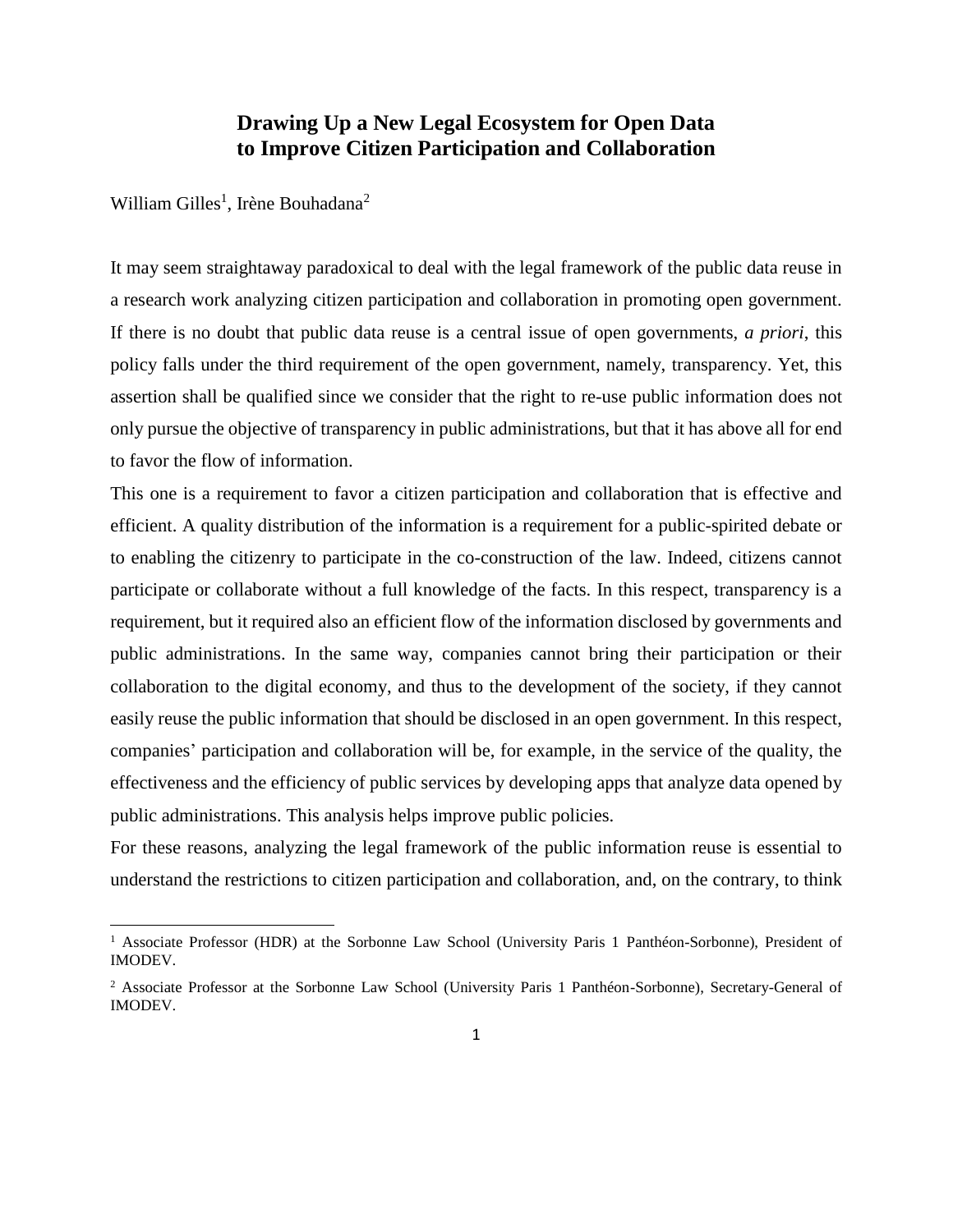how ensuring an effective distribution of the public information that is disclosed by governments. That last requirement is essential because it enables citizens, civil servants, or companies to better participate and collaborate. From this point of view, it is crucial to examine whether governments should provide a free access to their data. To put it in another way, can we accept that public information reuse is subjected to the payment of fees by the re-user?

The least that one can say about this issue is that the free re-use of public information has become today the abiding principle of open data policies. However, a more differentiating analysis based on the creation of new resources thanks to the payment of fees could help governments to lead an effective and efficient open data policy. This evolution is a huge requirement to renew citizen participation and collaboration in the open government age.

## **§ 1 – Opening Data: Free or Fee-based? A New Legal Issue to Ensure an Effective and Efficient Citizen Participation in the Open Government Age**

## **A) A New Legal Issue Introduced with the Adoption of the 17 November 2003 Directive on Public Sector Information Reuse**

Seeking legal solutions to the problems posed by the reuse of public data would not have been relevant ten years ago, simply because, at least in France, the problem did not arise. It's not that French law did not deal with public data, but it took until 2005 for France to adopt a legal framework encouraging open data.

On the one hand, it is true that in the late 1970s France became interested in the legal regime of access to administrative documents by consecrating a "right to information of the governed"<sup>3</sup> in the Law of 17 July 1978. However, at that time, it consisted of only a right to communicate administrative documents and not a right to re-use them. This right to communicate was recognized as subject to the rights of literary and artistic property<sup>4</sup>. However, the Law of 17 July 1978 did not provide for the right to re-use public information. On the contrary, it expressly prohibited the

l

 $3$  Article 1st of the Law No. 78-753 of July 17, 1978.

<sup>4</sup> *See* Article 10 of the Law No. 78-753 of July 17, 1978.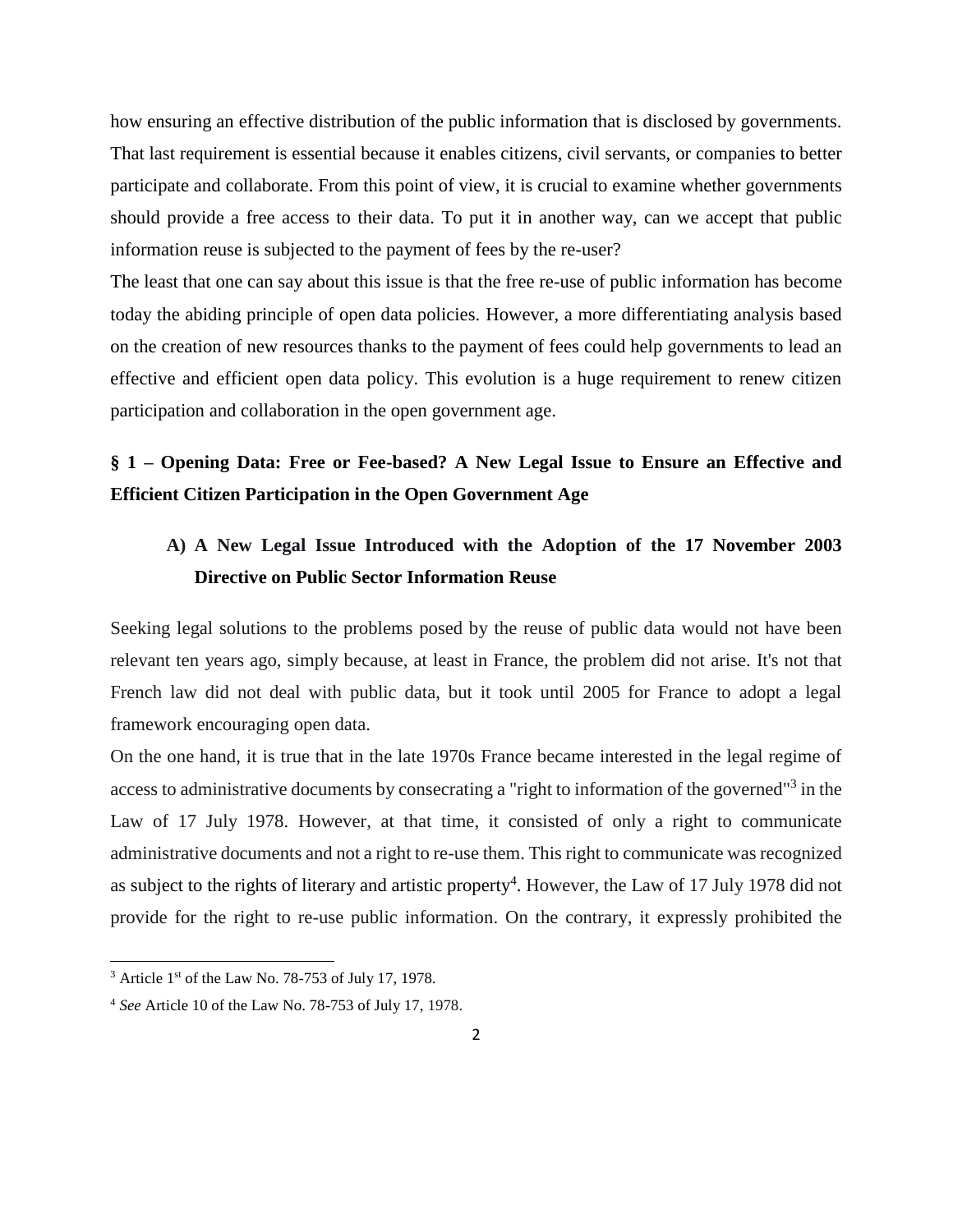reproduction, distribution or use of communicated documents for commercial purposes. Thus, with this legal framework, the process of opening public data would have lost all its meaning. European Union law will encourage France to step up to a turning point in terms of open data through the transposition of the 17 November 2003 Directive on public sector information reuse<sup>5</sup>. This transposition was carried out by the Order of June 6, 2005<sup>6</sup>, which innovated by creating a legal regime dedicated to the reuse of public information.

The European Union's foremost goal was to harmonize the practices of public information openness, those differences in legislation which may be obstacles to European common market objectives<sup>7</sup>, as this process is of major interest with the advent of the information society.<sup>8</sup>

 $7$  The directive of 2003 recalls that:

 $[\dots]$ 

 $\overline{\phantom{a}}$ 

(6) There are considerable differences in the rules and practices in the Member States relating to the exploitation of public sector information resources, which constitute barriers to bringing out the full economic potential of this key document resource.

Traditional practice in public sector bodies in exploiting public sector information has developed in very disparate ways. That should be taken into account. Minimum harmonization of national rules and practices on the re-use of public sector documents should therefore be undertaken, in cases where the differences in national regulations and practices or the absence of clarity hinder the smooth functioning of the internal market and the proper development of the information society in the Community.

(7) Moreover, without minimum harmonization at Community level, legislative activities at national level, which have already been initiated in a number of Member States in order to respond to the technological challenges, might result in even more significant differences.

The impact of such legislative differences and uncertainties will become more significant with the further development of the information society, which has already greatly increased cross-border exploitation of information."

<sup>8</sup> Those issues are explained by the directive of 2003 in the following terms:

"(2) The evolution towards an information and knowledge society influences the life of every citizen in the Community, *inter alia*, by enabling them to gain new ways of accessing and acquiring knowledge.

(3) Digital content plays an important role in this evolution.

<sup>5</sup> Directive n° 2003/98/EC of November 17, 2003, of the European Parliament and of the Council on the re-use of the public sector information.

<sup>6</sup> *See* the ordinance n° 2005-650 of June 6, 2005 (ordonnance relative à la liberté d'accès aux documents administratifs et à la réutilisation des informations publiques).

<sup>&</sup>quot;(1) The Treaty provides for the establishment of an internal market and of a system ensuring that competition in the internal market is not distorted. Harmonization of the rules and practices in the Member States relating to the exploitation of public sector information contributes to the achievement of these objectives.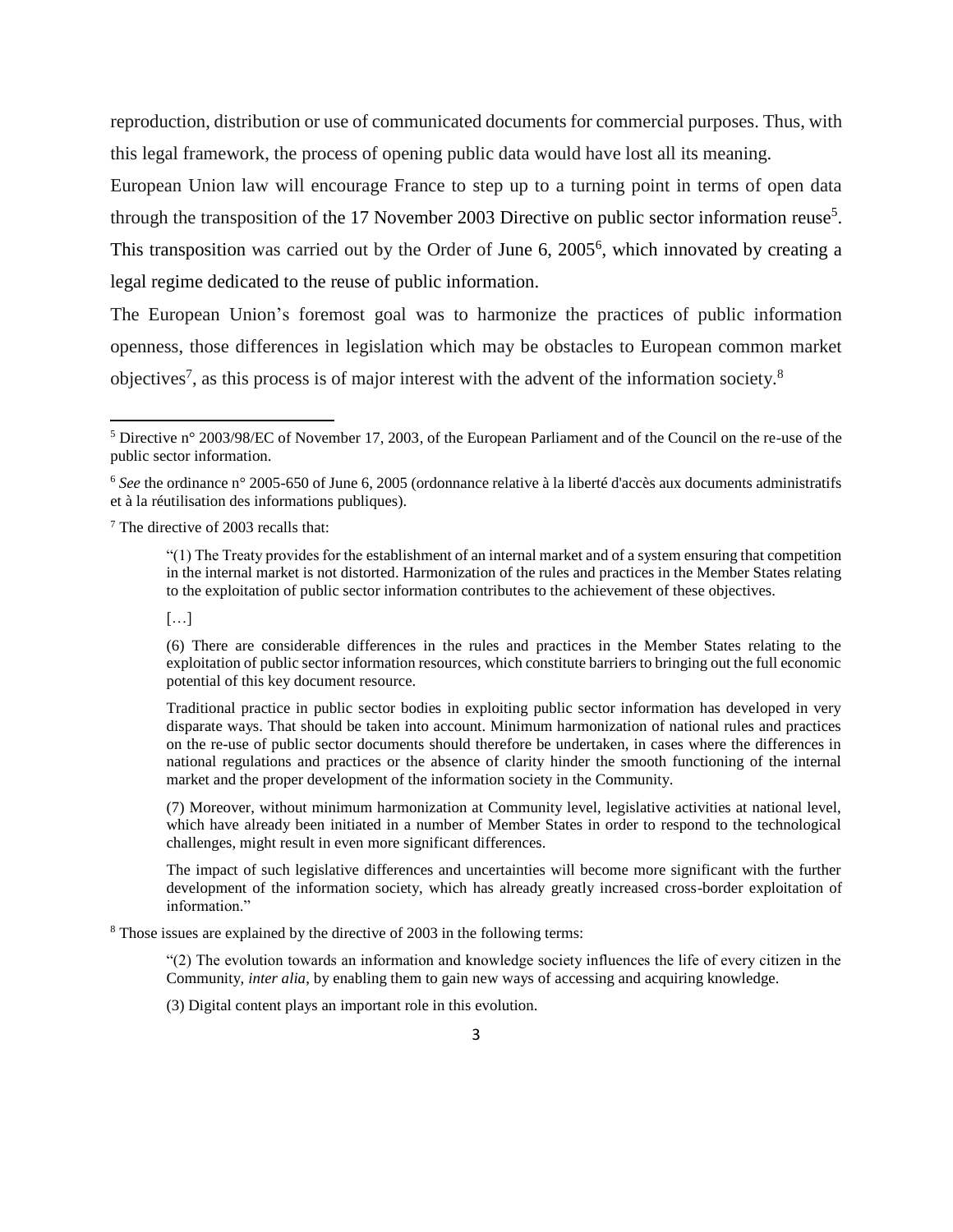Despite the importance of these issues, in its 2003 version, the Directive on public sector information was barely binding for Member States. First, in terms of public information, European law only covers the reuse of public information, not access to it, which remains the exclusive competence of Member States. Therefore, the 2003 Directive only covers the second stage (reuse), not the first (access to information). Yet, in order to reuse, one must first have access to public information, which provides significant wiggle room for Member States.

Moreover, the initial version of the 2003 Directive left the States free decide whether or not to allow the reuse of public information. Since the States wished to adopt a legal framework authorizing the reuse of public information, they had to do so while respecting European Union law, especially the 2003 Directive. Among EU requirements we should mention the rules of competition among re-users of different Member States or the supervision of public information reuse pricing.

## **B) Towards Recognizing to French Citizenry a Genuine Right to Access and Reuse Public Information**

France could have contented itself with fulfilling its commitments vis-à-vis the European Union by transposing the Directive *at the very least*. Instead, it opted for recognizing a genuine right to reuse public information. The transposition of the 2003 Directive enshrines a right to reuse public sector information for a purpose that was not that for which it was produced.<sup>9</sup> The 2005 Ordinance,

Content production has given rise to rapid job creation in recent years and continues to do so. Most of these jobs are created in small emerging companies.

<sup>(4)</sup> The public sector collects, produces, reproduces and disseminates a wide range of information in many areas of activity, such as social, economic, geographical, weather, tourist, business, patent and educational information.

<sup>(5)</sup> One of the principal aims of the establishment of an internal market is the creation of conditions conducive to the development of Community-wide services. Public sector information is an important primary material for digital content products and services and will become an even more important content resource with the development of wireless content services. Broad cross-border geographical coverage will also be essential in this context. Wider possibilities of re-using public sector information should *inter alia* allow European companies to exploit its potential and contribute to economic growth and job creation."

<sup>9</sup> *See* the ordinance n° 2005-650 of June 6, 2005.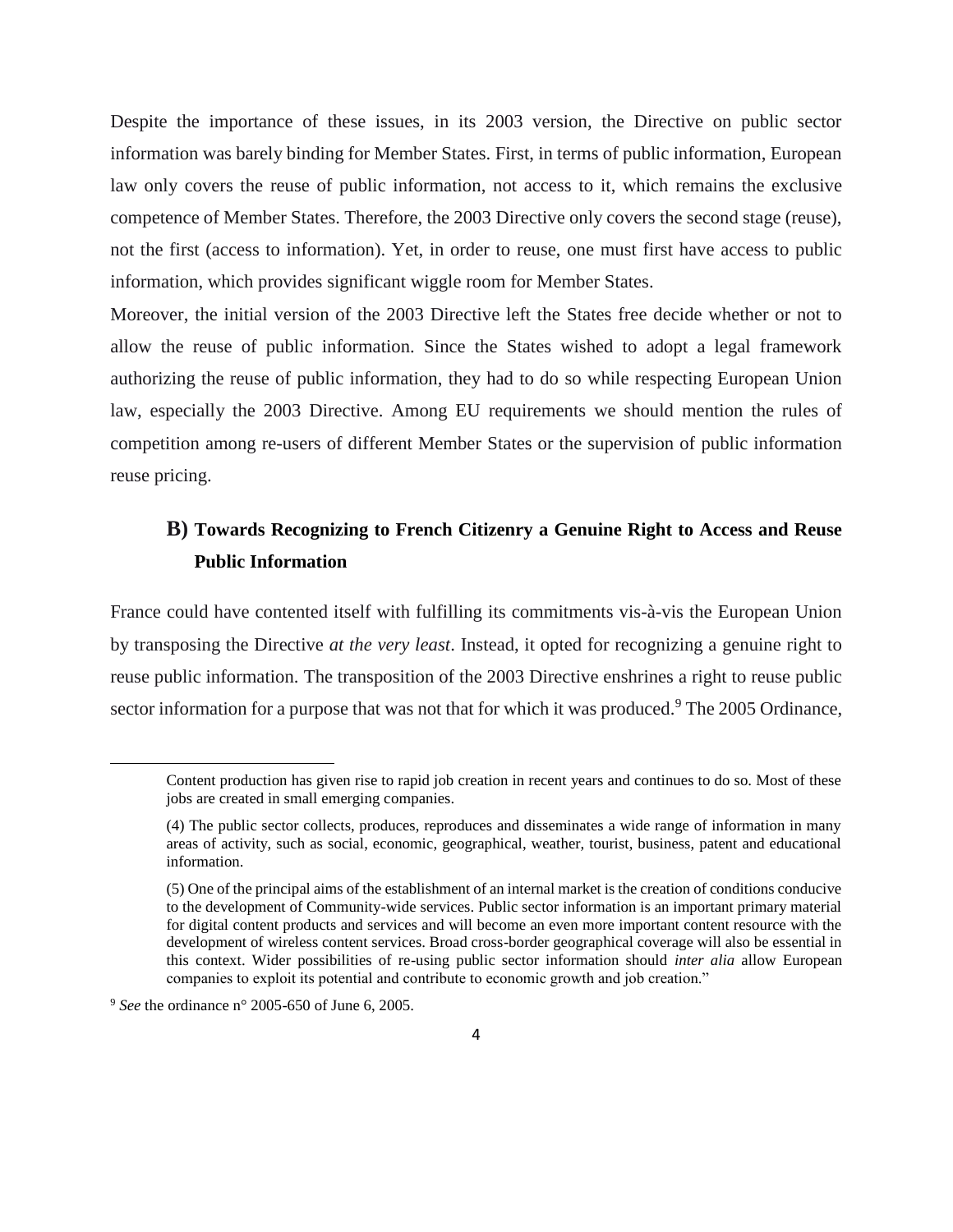which transposes this text, thus allows the reuse of information within a wider interpretation, including for commercial purposes, which is conducive to the open data process.

By adopting a broad interpretation of the right to reuse public information, France stood out as one of the European countries, like the United Kingdom for example, to have opted for a legal regime encouraging open data.

Since then, France did not need to make significant efforts to comply with the new requirements of European Union law following the revision of the 2003 Directive by the Directive of 2013. While Directive 2003/98/EC imposes few requirements in terms of the reuse of public information, the European Union has become aware of the need for a more binding framework to meet the challenges of the information society. To do this, the 2013 Directive seeks to require Member States to make all public information materials on public services reusable, with exceptions specified in the text, such as when it consists of intellectual property rights or sensitive data (personal data, data protected by trade secrets or for national security reasons, etc.). Member States were required to transpose the Directive and to apply it by 18 July 2015 at the latest. This is the context of the Law on gratuitousness and the terms for the reuse of public sector information that was adopted by the French Parliament in December  $2015^{10}$ , which that aims to transpose the 2013 Directive.

France's transposition effort basically consists in the extension of the right to reuse in the educational and cultural field, from the 2003 to the 2013 directives. These areas fell outside the scope of the initial version of the 2003 Directive, and the 2013 revision makes them part of the scope of the Directive on reuse. Indeed, the right to reuse public information now also applies to documents held by educational and research institutions or by some cultural institutions such as libraries (including university libraries), museums and national archives $^{11}$ .

It is true that France had already paved the way for the reuse of educational and cultural documents with the 6 June 2005 Ordinance, but it was a specific regime. This scheme is an alternative to

<sup>&</sup>lt;sup>10</sup> *See* the Law n° 2015-1779 of December 28, 2015, on gratuitousness and the terms for the reuse of public sector information (loi relative à la gratuité et aux modalités de la réutilisation des informations du secteur public).

<sup>&</sup>lt;sup>11</sup> *See* the directive of June 26, 2013.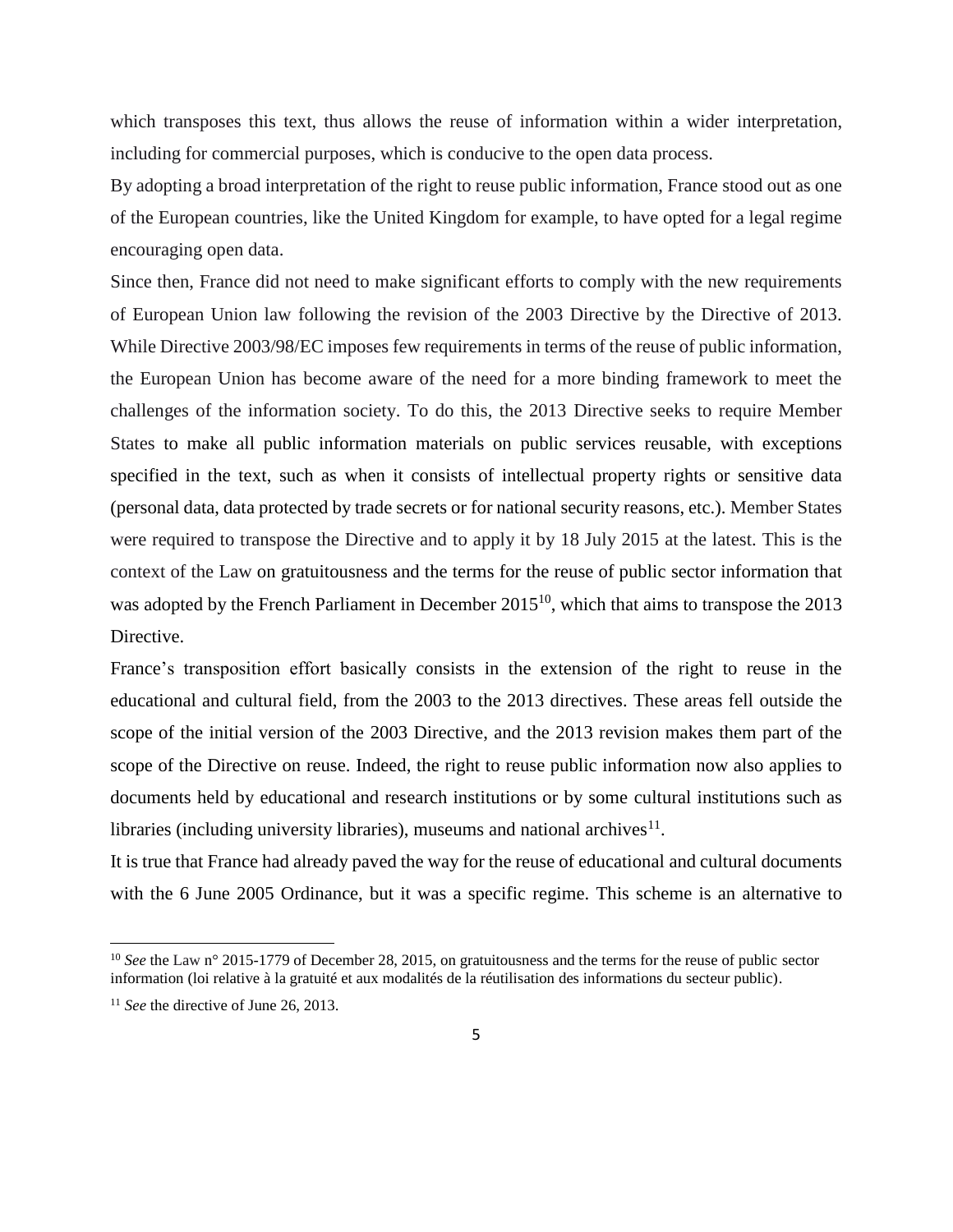ordinary law under the Law of 17 July  $1978^{12}$  and allowed educational and research institutions as well as cultural institutions, organizations or services to set themselves the conditions for the reuse of the documents that they develop or hold. The text of the transposition of Directive 2013<sup>13</sup> deletes the Article of the Law of 17 July 1978<sup>14</sup> that set the alternative scheme for documents of teaching, research or cultural institutions. This had the effect of placing them under the regime of ordinary law.

Moreover, the text transposing the 2013 Directive will help clarify the French legal framework for exclusive rights. These agreements, which consist of granting a monopoly on the exploitation of public information to a single beneficiary, are prohibited in principle, but are authorized by and under exceptional conditions. Thus, according to the 2003 Directive, the Ordinance of 6 June 2005 already provided for the possibility of granting exclusive rights to a third party re-user of public information where such right is necessary for the performance of a public service mission<sup>15</sup>. The transposition text of the 2013 Directive will specify that in this case, the exclusivity period may not exceed ten years and the merits for granting it should be reviewed periodically and at least every three years. Similarly, it will add a new exception to the prohibition<sup>16</sup> of exclusive rights since the 2013 Directive<sup>17</sup> now provides for the digitization of cultural resources.

Finally, the transposition of the 2013 Directive by the 2015 Law on the free reuse of public data will seek to reduce the scope of the principle for pricing the reuse of public information. Again, France will surpass its transposition obligation by affirming the principle of free re-use of public data. That is to say that Citizenry may have access to more information than in the past, not only through the information made available on line by governments, but also through the new information created by the reuse of public information. Indeed, enabling citizens to freely reuse

<sup>12</sup> In particular, *see* Article 10 of the Law of July 17, 1978.

<sup>13</sup> *See* the Law n° 2015-1779 of December 28, 2015.

<sup>14</sup> *See* Article 11 of the Law of July 17, 1978.

<sup>15</sup> *See* Article 14 of the Law of July 17, 1978.

<sup>16</sup> *See* Article 2 of the Law n° 2015-1779 of December 28, 2015, that amends Article 14 of the Law of July 17, 1978.

<sup>&</sup>lt;sup>17</sup> *See* Article 11 of the directive of June 26, 2013.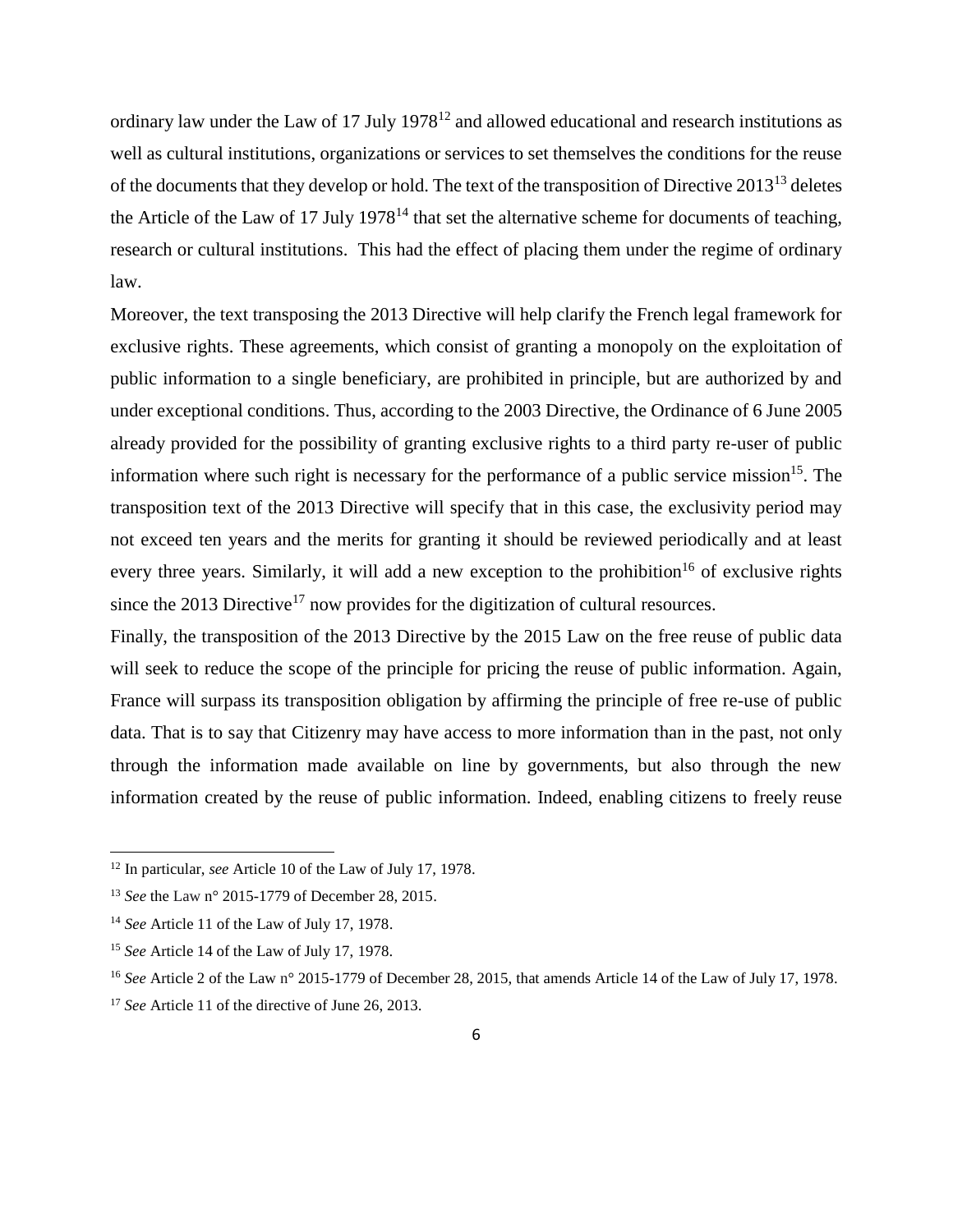public information help them to analyze and comment this information. The consequence is that providing a free right to reuse information not only encourages citizen participation and collaboration, but it also increases the information available. The citizenry will access not only to the official information, but also to the information derived from the official information. By "derived information", we mean the information commented and analyzed by the citizenry. This one can all the more exercise their critical power towards the public information that they have a right to reuse it. In other words, if guaranteeing the right to access to public information is important, ensuring the right to reuse public information is equally crucial to encourage citizen participation and collaboration. However, as explained below, the generalization at all costs of this principle of gratuitousness without considering other methods of valuation might be seen, paradoxically, as an obstacle to maximizing the reuse of public data. That is what we call "the paradox of the principle of gratuitousness".

#### **§ 2. – The Legal Recognition of the Principle of Gratuitousness for Public Information Reuse**

### **A) The Gratuitousness Principle as a Mean of Valuing Public Information**

The free reuse of public information is often seen as a prerequisite for an effective opening of public information policy. Indeed, there is no doubt that opening public information for free promotes its reuse. This information is not retained by governments and used for the sole benefit of the public service for which it was collected. Instead, it is opened for free to serve the creation of an economic or democratic value.

This favorable impact of gratuitousness of public data, highlighted by several reports<sup>18</sup>, is understandable because information held by many public administrations (encrypted tables, databases, cartographic information systems, electronic records, etc.) represents an intangible

 $\overline{a}$ 

<sup>&</sup>lt;sup>18</sup> For instance, see M. Lind, THE VALUE OF PROVIDING DANISH ADDRESS DATA FREE OF CHARGE, July 12, 2010, Danish Enterprise and Construction Authority (DECA); G. Almirall, M. Moix Bergadà, P. Queraltó Ros, M. Craglia, THE SOCIO-ECONOMIC IMPACT OF THE SPATIAL DATA INFRASTRUCTURE OF CATALONIA, Official Publications of the European Communities, 2008; Mohammed Adnène Trojette, OUVERTURE DES DONNÉES PUBLIQUES. LES EXCEPTIONS AU PRINCIPE DE GRATUITÉ SONT-ELLES TOUTES LÉGITIMES?, Rapport au Premier ministre (France), October 2013.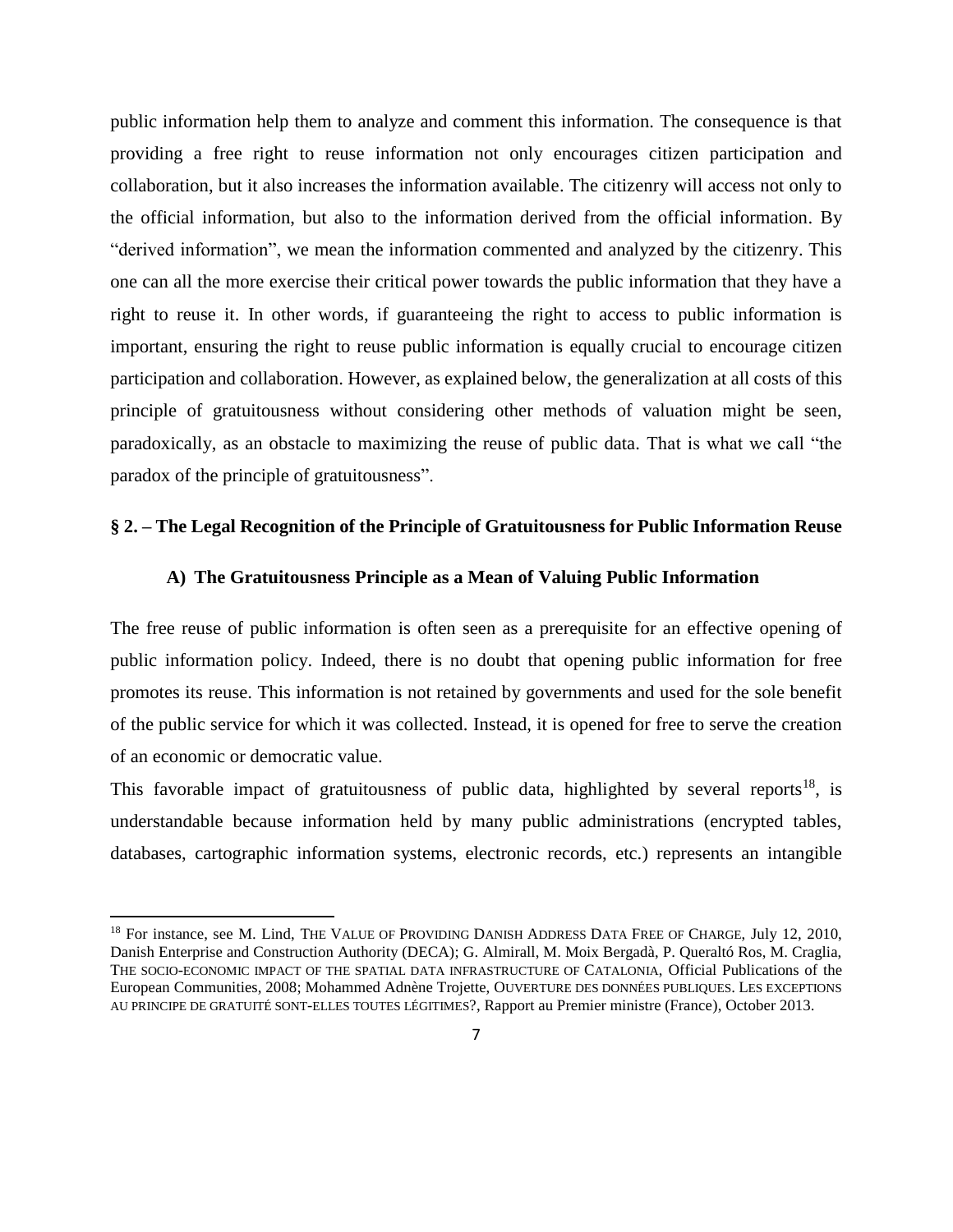heritage that is reliable, rare and diverse (the collected data concern the economy, society, geography, meteorology, tourism, patents, education, business, etc.).

Not exploiting this data can be a loss of democratic and economic wealth. Whereas opening them may provide for its redevelopment for greater transparency and efficiency of public services and for the creation of innovative services leveraging open data. In other words, at the very least, opening data is useful to citizens, public service users, journalists, researchers, software developers, businesses, or the government administrations that may wish to learn more about their operation. Because the data represent information with economic value, governments may be tempted to require payment for this reuse through the payment of a fee, especially in order to obtain new resources. However, excessive pricing can be an obstacle to optimum re-use of public data.<sup>19</sup> For these reasons, EU law and French law first legally framed the pricing of public data reuse. They did not ban, but then proceeded to restrict it further.

#### **B) The Principle of Marginal-Cost Pricing Affirmed by European Union law**

At first, European Union law, through the 2003 European Directive, limited the amount of the fee to be paid by the re-user to an amount not exceeding the total sum of the cost of providing public information and a reasonable return on investment<sup>20</sup>. In other words, it was possible for the administration responsible for the opening of public data to make a re-user pay a fee equal to the cost of collection, production, reproduction, and distribution, plus a reasonable return on investment, calculated on an appropriate accounting period.

However, to encourage reuse of public information, the 2013 Directive sought to reduce the amount of fees paid by re-users. Their price is now limited to the marginal-cost of reproduction, provision and dissemination of public information. European Union law on the reuse of public information thus shifted from a total cost rationale, including a return on investment, to a marginal-cost

<sup>19</sup> About the debate of the pricing of the public sector information re-use, *see* William Gilles, *La tarification de la mise à disposition des données publiques électroniques des collectivités territoriales*, REVUE LAMY COLLECTIVITÉS TERRITORIALES, n° 76, 2012.

<sup>20</sup> *See* Article 6 (Principles governing charging) of the directive of 2003.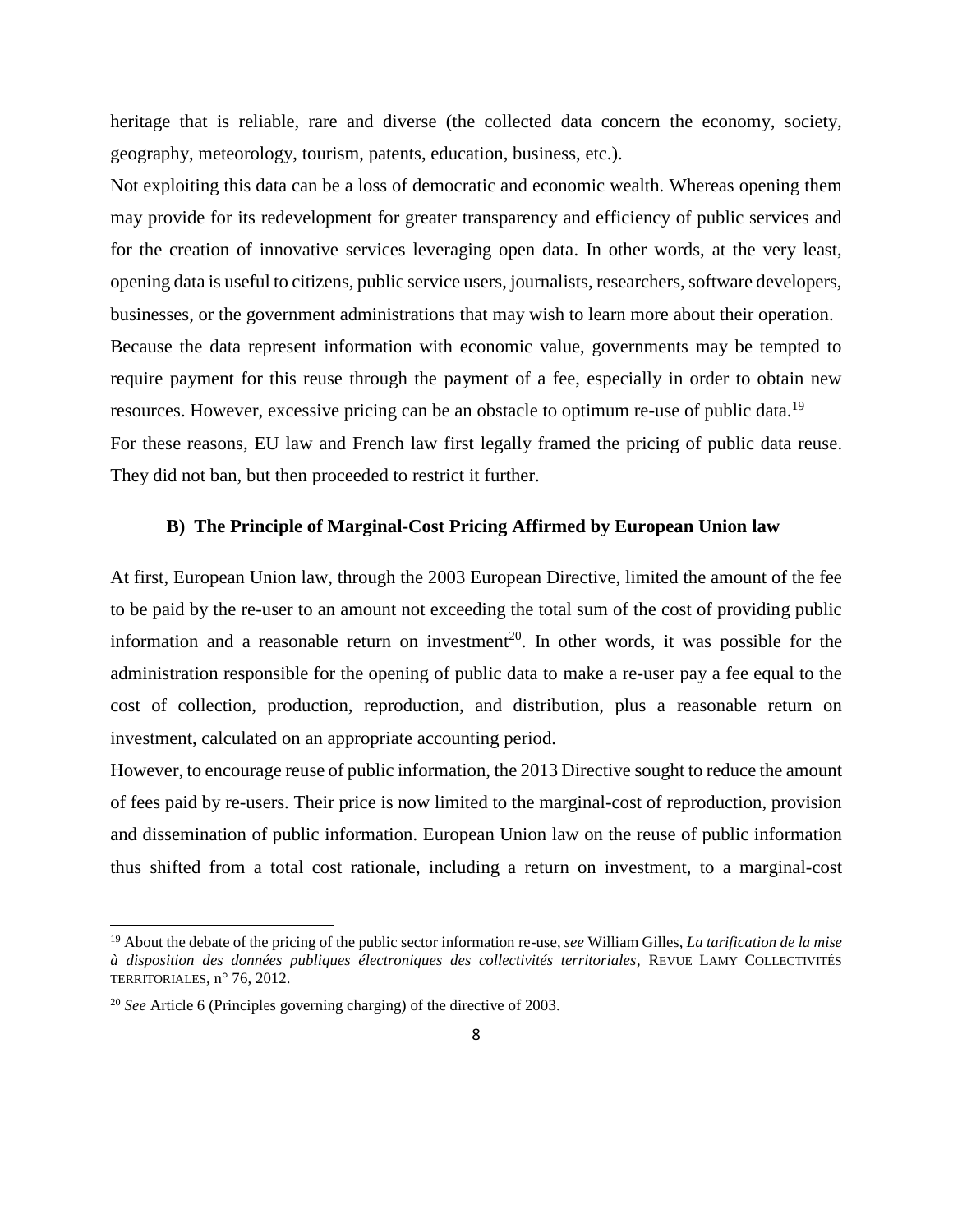rationale, no longer considering the investment made by the administration in collecting the information.

The marginal-cost pricing limit applies to all reusable public information, except three cases for which the 2013 Directive has retained the old rationale. Thus, Member States may provide for a fee for which the amount is calculated from the cost of collection, production, reproduction, distribution, conservation and rights acquisition, while allowing a reasonable return on investment in the three following cases: a) for the information from public sector agencies "required to generate revenues to cover a substantial part of the costs of discharging their public service missions"; b) as an exception, for the "documents for which the public sector body concerned is required to generate sufficient revenue to cover a substantial portion of costs for their collection, their production, reproduction and their dissemination". Finally, for public information opened by libraries, including university libraries, museums and archives.<sup>21</sup>

### **C) The Principle of Gratuitousness of Public Information Reuse Asserted by French Law**

The legal framework was set forth by the directives on public sector information of 2003 and 2013, which stipulate the maximum amount of fees that can be charged to public data re-users. However, the maximum amount shall not constitute an obligation and Member States also have the possibility of providing a more favorable legal regime for re-users. France has chosen this second path by adopting gradually the principle of gratuitousness of public information reuse.

At first, France merely transposed the legal pricing regime as provided by the 2003 Directive. Thus, the 2005 Ordinance, transposing the text, authorized the administrations which open their public information to establish a fee that reflects the cost of information provision, including, where applicable, the cost of treatment to render it anonymous and the costs of information collection and

 $\overline{a}$ 

<sup>21</sup> *See* Article 6 (Principles governing charging) of the directive of 2013.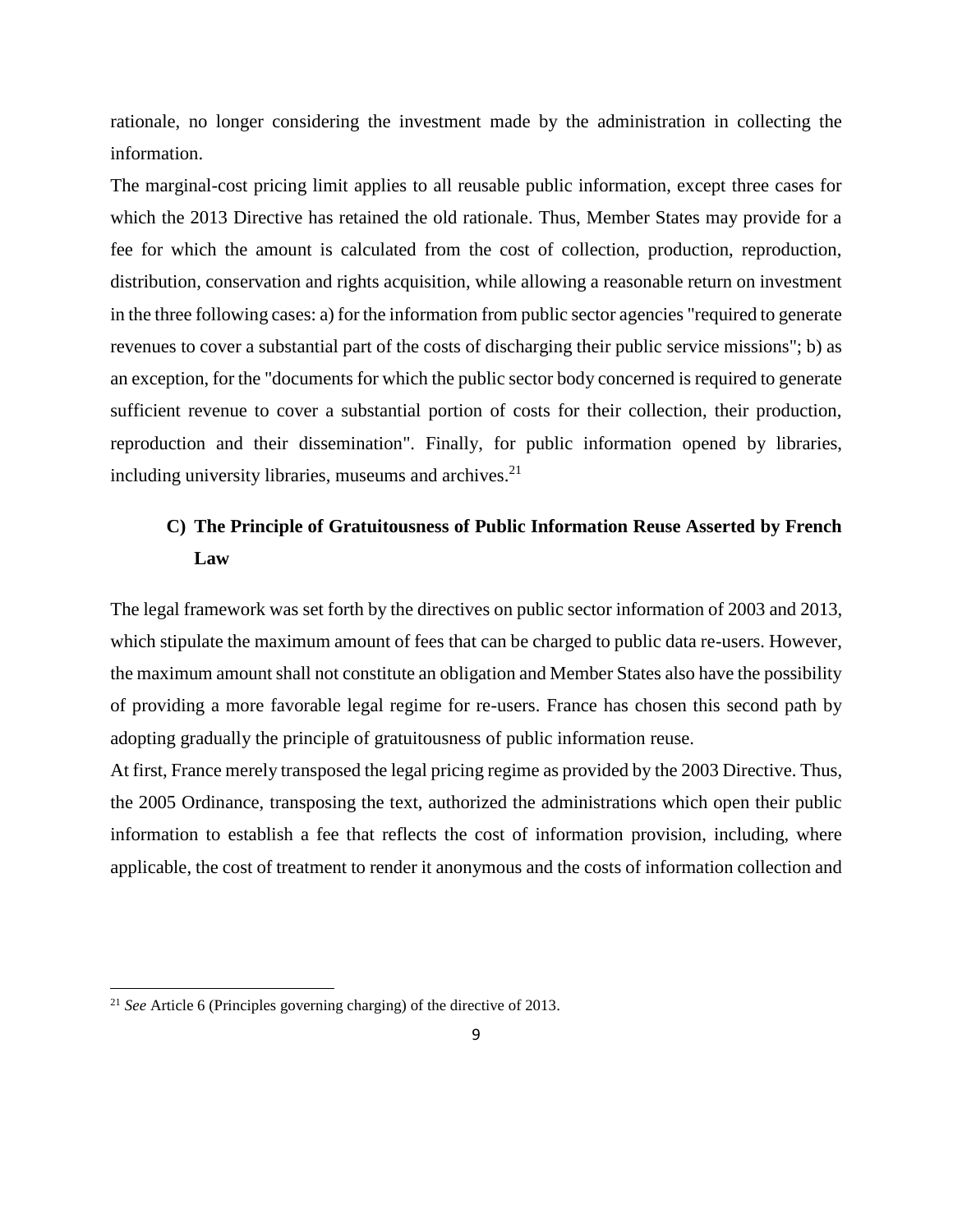production. In accordance with what was authorized by the 2003 Directive, governments could include in the fee calculation basis a reasonable return on their investments.<sup>22</sup>

However, France wanted to go further by promoting the free reuse of public information, especially that collected and produced by the State. Also, the French government decided in 2011 to limit reuse fees on data opened by the State by providing that they must be authorized by a decree.<sup>23,24</sup> France has pursued this commitment to free public information reuse by signing the G8 Charter on opening data of June 18, 2013. We recall that the signatory States recognized "that open public data should be accessible and reusable for free to promote more widespread use<sup> $25$ </sup>, and sought to "support the publication of data by using free licenses or other relevant instruments, in compliance with intellectual property rights, so that the information can be reused freely and unrestrictedly for commercial purposes or not, except in exceptional cases." Indeed, as the Charter highlights, "to make the State's data available to the public by default and make them reusable for free in formats that are open, easily accessible and readable by computers and describe this data clearly to allow the public to easily understand their content and meaning, is to provide new sources of innovation in the private sector, to entrepreneurs and non-governmental organizations"<sup>26</sup>.

Finally, France has just decided to extend the principle of free access to all public information opened by the government (State and local authorities) through the transposition text of the 2013 Directive by the Law of December 28,  $2015^{27}$ . This change seeks to promote the reuse of public data by limiting the exceptions to the principle of gratuitousness, on the one hand, to public authorities required to generate their own resources and, on the other, the digitization of cultural

<sup>22</sup> *See* Article 15 of the Law of July 17, 1978.

<sup>&</sup>lt;sup>23</sup> The decree n° 2011-577 of May 26, 2011 (décret relatif à la réutilisation des informations publiques détenues par l'État et ses établissements publics administratifs) adds two paragraphs to Article 38 of the decree of December 30, 2005. This provision is specified by the ministerial circular of May 26, 2011 (circulaire du 26 mai 2011 relative à la création du portail unique des informations publiques de l'Etat « data.gouv.fr » par la mission « Etalab » et l'application des dispositions régissant le droit de réutilisation des informations publiques), and in particular, annexes II and III.

 $^{24}$  The list of fees is mentioned on: https://www.data.gouv.fr/fr/Redevances.

<sup>25</sup> *See* the final release of the G8 Summit, Lough Erne, June 20, 2013.

<sup>26</sup> Ibidem.

<sup>27</sup> *See* Article 5 of the Law n° 2015-1779 of December 28, 2015, that amends Article 14 of the Law of July 17, 1978.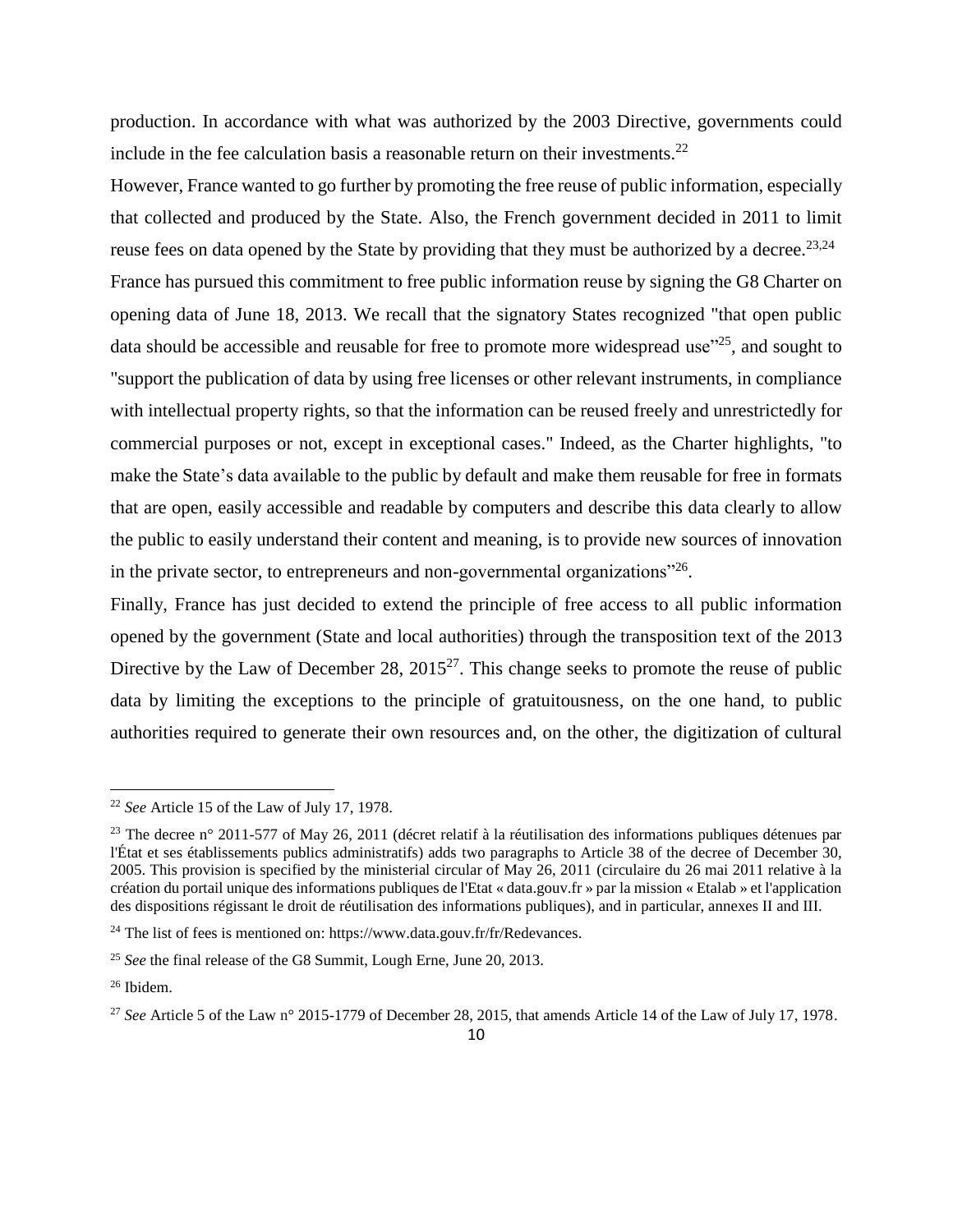capital.<sup>28</sup> So doing, France yet again exceeds its European obligations, since rather than considering marginal-cost pricing as allowed by the EU law, it prefers to cloak its policy of opening up public data to the principle of free reuse.

However, this commitment to free reuse of public information should not prevent one from thinking of methods to valuate it, in particular by using additional resources.

# **§ 3. – The Limits of the Legal Framework for Public Information Reuse Based Exclusively on the Principle of Gratuitousness**

#### **A) The Paradox of the Principle of Gratuitousness**

*A priori*, everyone is in favor of gratuitousness. It is obviously easy to defend such an option since everyone obviously wants to benefit from a free provision. However, if we reflect more deeply, this attitude amounted to an especially easy way and highlights a lack of responsibility, especially given government that have a weak financial situation, such as France.

Indeed, gratuitousness can sometimes become a problem when governments do not have enough money to implement a quality policy of open data. That means that sometimes they do not open a lot of data, or if they do so, only weak data are opened. Thus, citizens have a low interest for the data opened because they consider that they are not useful. This leads to a paradox: providing a right to reuse freely public information should encourage transparency, participation and collaboration, but as governments do not dedicate enough resources to open good quality data, the citizenry does not exercise their right. For this reason, we consider that if gratuitousness is justified in most cases because one must encourage access to data and their reuse, this principle should not prevent one from thinking about public policy financing arrangements, and open data policies. What would be the point of gratuitousness applied to low quality data and too few data? However, a more complex approach, and therefore more intelligent one, would, in our opinion, likely ensure funding to implement an ambitious policy of opening up public data.

 $\overline{a}$ 

<sup>&</sup>lt;sup>28</sup> *See* the explanatory statement of the Law n° 2015-1779 of December 28, 2015.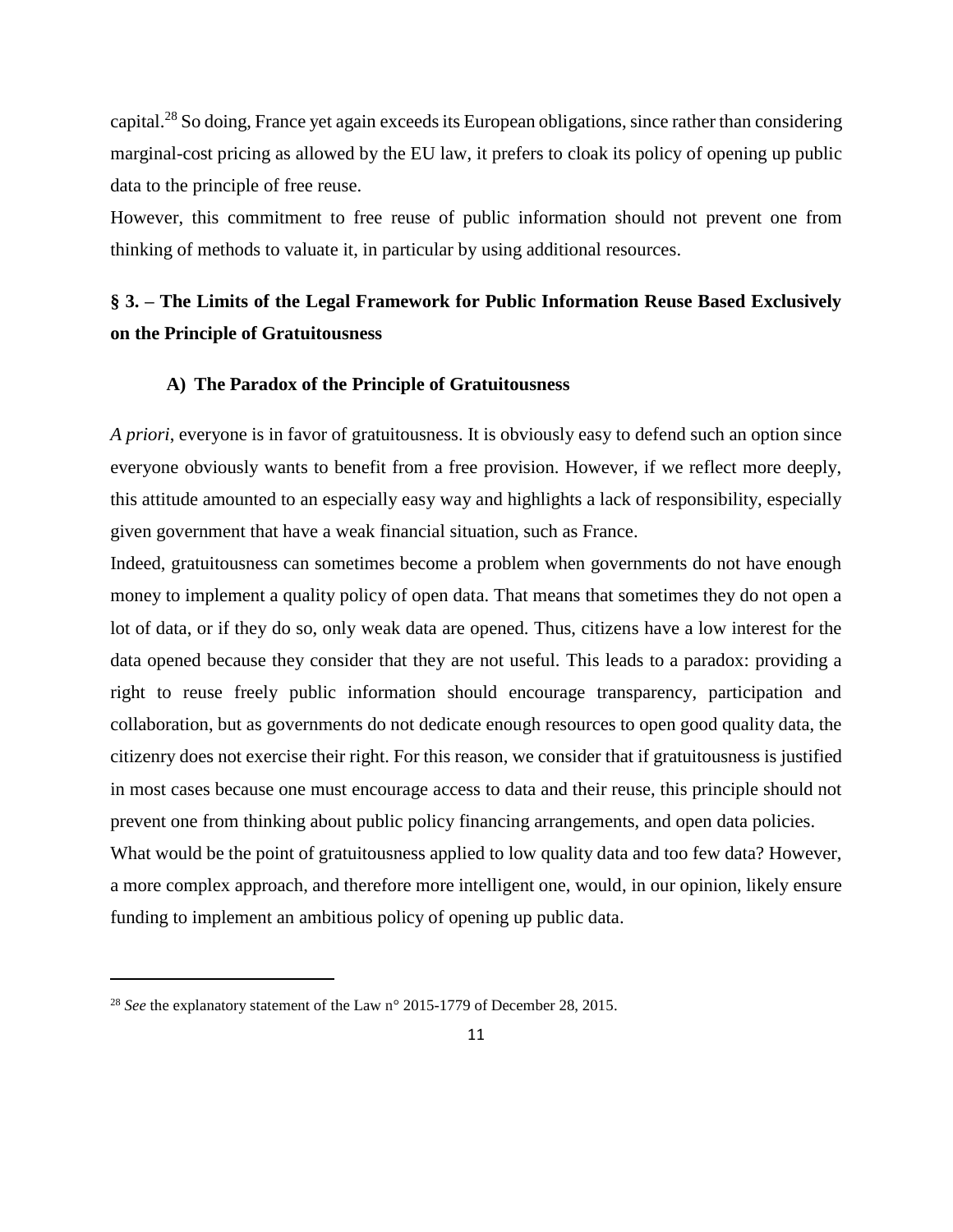Take the example of free public transport. At first, people are happy because they can use public transport for free.... Then, gradually, they let their dissatisfaction become known as the transportation system becomes antiquated. This obsolescence is due to the lack of investment; the government did not have sufficient resources to finance updating because their budgets have been reduced due to the gratuitousness. This example illustrates the complexity of the issue of gratuitousness. If it can enjoy the support of everyone at first, difficulties may arise, particularly when public resources are insufficient to finance effective public policy.

Thus, the principle of gratuitousness can be helpful and understandable, but it should not prevent the valuation of the intangible heritage of public persons. The two concepts for public data reuse have often been considered contradictory when in reality, they can be complementary. Indeed, one can provide for a free basic principle in addition to a mechanism that values the datum in a more complex circuit focused around value-added or acquired rights services. The thinking that opposes everything that is free and everything that is paid is therefore a sterile debate. What is less so, however, is the need to forge an economic model and to find solutions to the complex problems that may arise from it.

In a more empowering perspective, therefore, first one must question the effectiveness of open data. The pricing issue should only be treated afterwards. In other words, to evaluate the effectiveness of open data, it is important to ask questions on two levels.

From a qualitative point of view, the question consists of opening public data compliant with international opening standards to encourage their reuse.

From a quantitative point of view, it is necessary to open the most data possible.

Once the goal is set, then one must identify what the constraints are in order to remove them.

Among these constraints, we must mention the hesitation of some governments to open their data. Given this situation, an educational effort is needed to make them understand the interest they may have in opening their data.

To our mind, the real problem that remains is funding in order to achieve an ambitious opening of public information policy. To do this, one must go beyond the binary debate between free and fee. The reality is probably more complex.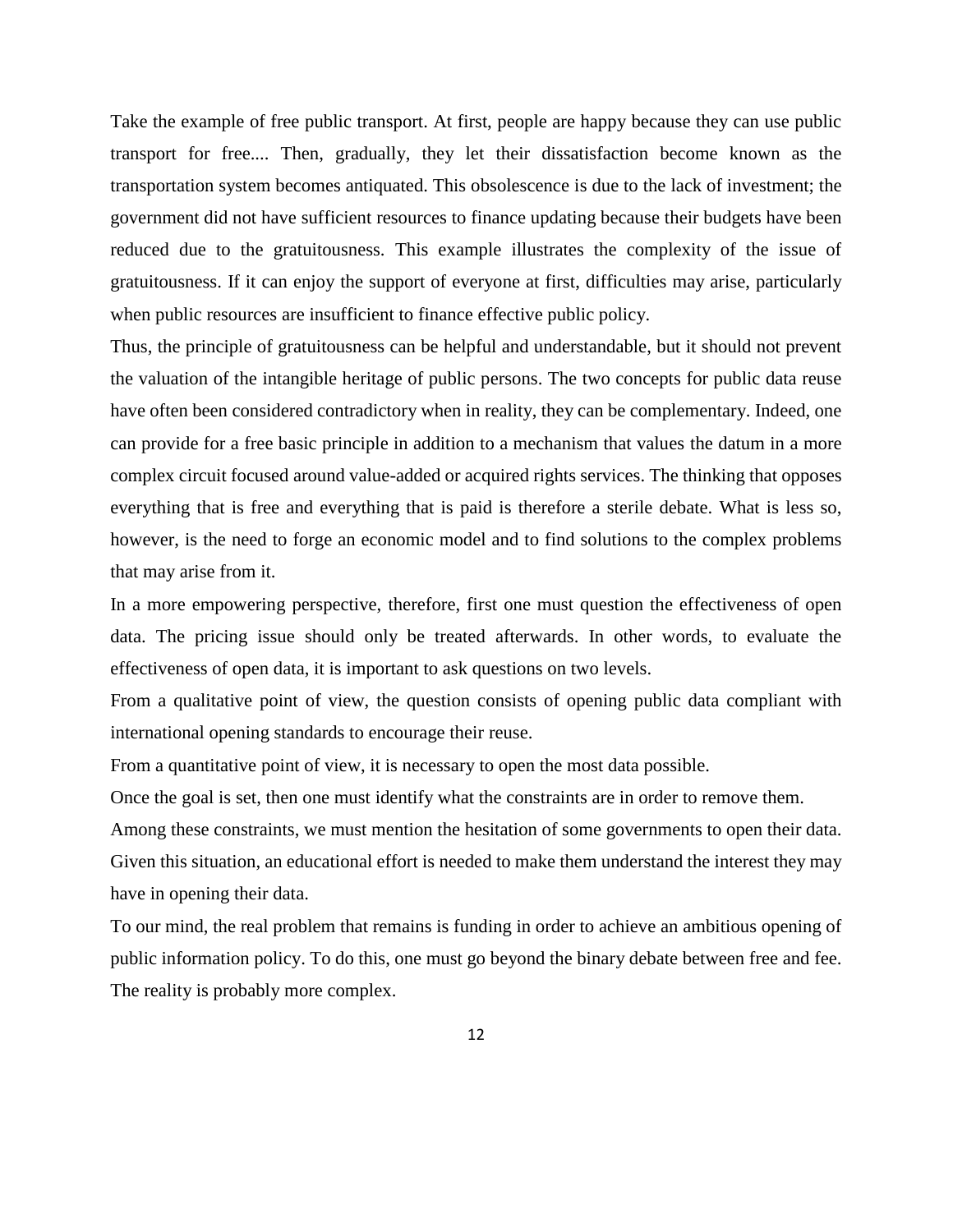And herein lies oftentimes a misunderstanding. We may well defend a position that is more nuanced than that, in which everything is free, while encouraging opening public information because we are certain of the interest of this movement, we are aware of what it can bring to the economy, and it is precisely for these reasons that we must find a solution to finance an ambitious policy of re-opening public information, with data service and quality.

## **B) The Construction of a New Legal Framework Base on the Public Information Valuation**

## **1) Acquiring Rights and Fees for Additional Services as an Additional Tool for Enhancing Public Information**

Re-users do not correspond to any single category and some have specific needs. An instrument for the enhancement of public data could take these specificities into account. Two axes of valuations can be considered to raise new resources, and better fund the public information opening policy.

**On the one hand, one could envisage the creation of "fees for acquiring rights".** This proposal assumes the principle that some re-users can accept or even wish to purchase additional rights to have more flexibility in data management. For example, the new mechanism could be based on a basic license authorizing a *"share alike"* of documents, that is, an identical copy of public information, which the re-user may then wish to acquire to have *a more permissive license in exchange for payment of rights*. The valuation of public data is therefore based, in this case, on additional rights that the re-user wishes to acquire on the given open datum in its raw format.

These additional rights do not undermine the principle of non-discrimination and free competition, which could be an obstacle to their implementation in accordance with European Union law. Indeed, any re-user may acquire these additional rights, by consequence without discrimination among future potential re-users. In addition, it should be noted that earnings from the rights acquired by the re-user are not intended to finance the collection or provision of data, but additional rights in relation to this basic process. Fees or other compensation that may be paid in connection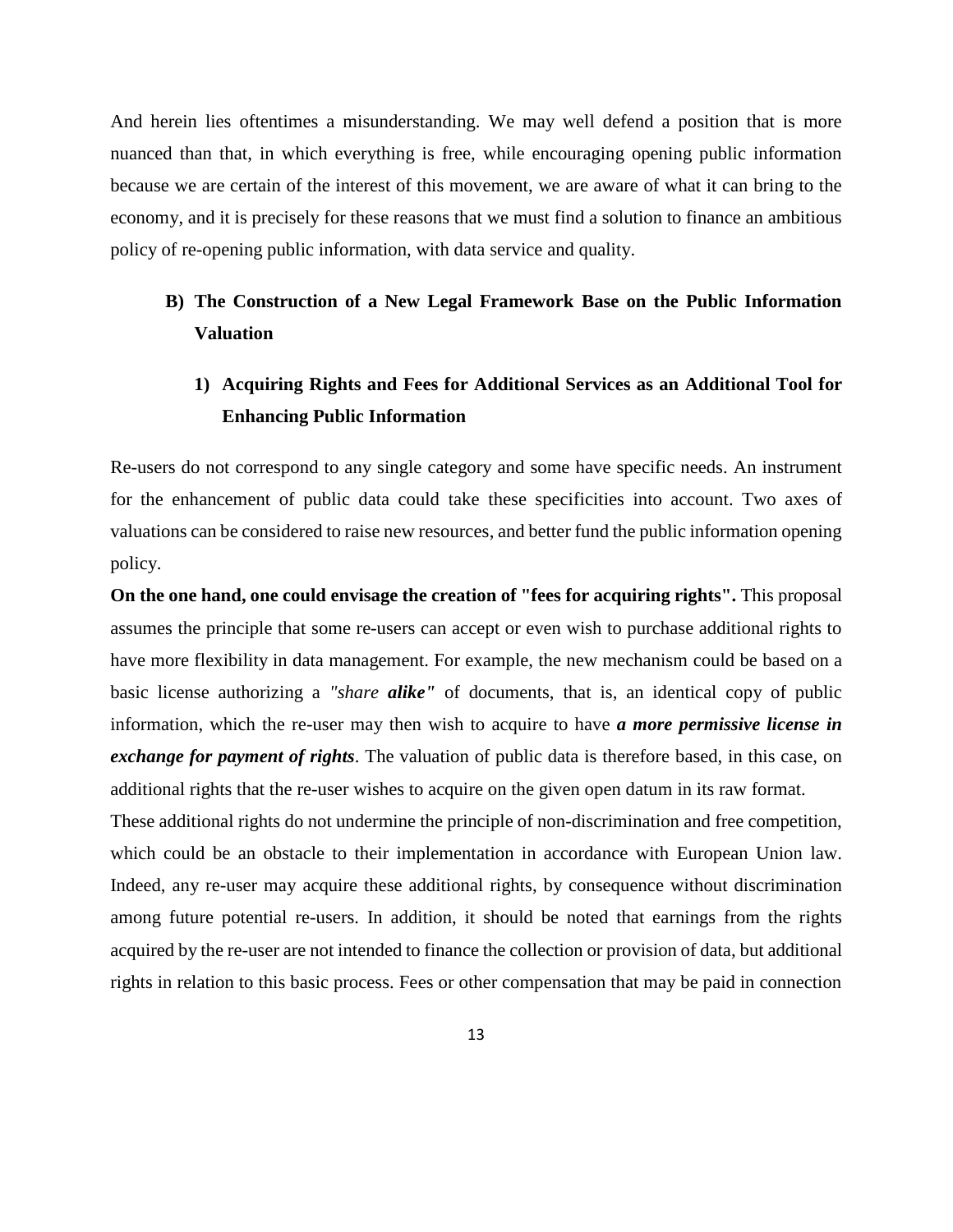with the acquisition of these rights should therefore not be confused with reuse fees, which are strictly controlled by the 2013 PSI Directive.

**On the other hand, a second proposal to value public information would be to provide fees for additional service.** In other words, the re-user who wishes to enjoy additional services in contrast to the basic service of raw information provision should pay the price corresponding to this additional service. These additional services would be a real added value in comparison to the basic service, and they may take the form of *alerts, increased update frequency* (e.g. quarterly rather than yearly), *access to reworked data*, provision in a *specific format*, etc.

In this case, the introduction of fees would not be subject to access or reuse of public data in raw state, but rather the performance of a value-added service by the government. Again, this is not a public data reuse fee. As such, they fall outside the scope of the PSI Directive.

In the two above-mentioned proposals, the only goal is to enable the government, if it so wishes, to charge for supplementary or additional acquired rights services. These charges for additional services cannot be assimilated to those set forth in the European directive, if only because they correspond to work done by the government or a service provided by the latter to re-users in relation to the distribution of basic public information.

Thanks to these additional services, governments will earn new resources. However, in our proposal, the aim is not to reallocate new resources for the Government budget in general, but to find revenues to finance an open data policy that is efficient and effective, and thus encouraging transparency, and citizen participation and collaboration. Our next proposal pursues the same goal.

## **2) The Tax on Large Data Consumers as a Funding Tool for the New Public Data Ecosystem Valuation**

A final, more innovative, proposal would be to promote public information through a tax paid by the major re-users. The need to create this new funding source stems from the finding that the main beneficiaries of data reuse, who are the Internet actors, do not participate sufficiently in the financing of the economy from which they derive their profits.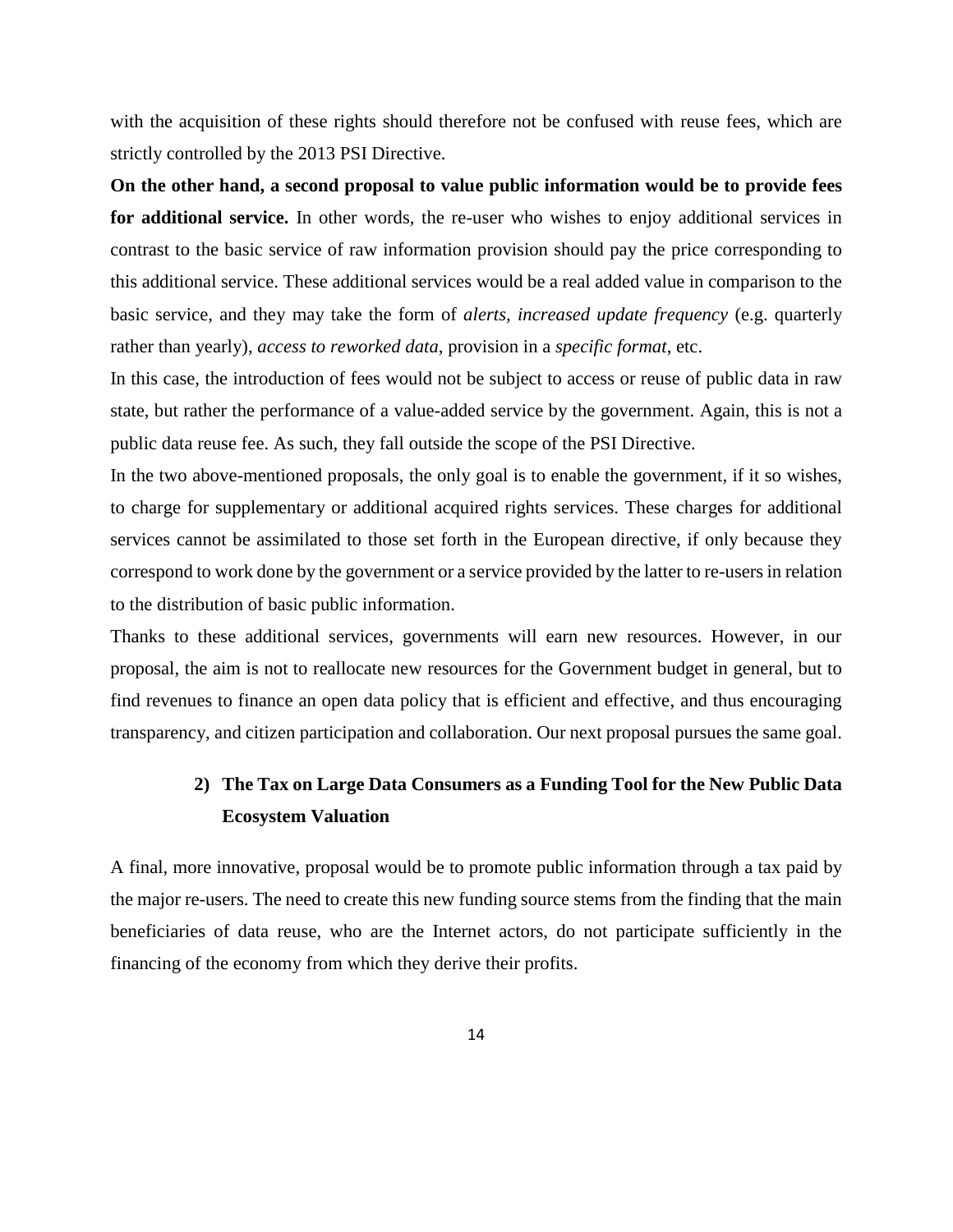Most often, these companies use aggressive tax schemes to evade taxes and repatriate taxable profits in tax havens, taking advantage of legal loopholes between international tax treaties. In addition, they often fail to develop their economic model using the "free worker"<sup>29</sup>, that is, they make users contribute to the development of a website (e.g. Wikipedia), a product or a service without compensating them. The Colin & Collin Report underlines that free labor existed prior to the digital economy (e.g. Tupperware meetings), but that it has taken on a new dimension in the Information Society. Indeed, free labor is growing at a much larger scale as the model of the digital economy is based on data and information that are either collected automatically or indicated by the users. This information obtained nearly for free are then valued.

This free labor theory can in some ways be applied to the opening of public information since they are collected and opened by the authorities without making the re-user bear the costs; or, if they're not free, at a marginal-cost under European Union law.

While the free opening of this data can be justified as explained above, it becomes problematic when it prevents governments from having sufficient resources to conduct a quality open data policy.

For these reasons, we propose to find new resources to fund an effective policy of opening up public data. In addition to the fees that have already been mentioned, we should consider the creation of a new funding source from the major re-users of data, the main beneficiaries of the digital economy.

This new funding could take the form of a tax calculated according to the volume and quality of open data. The latter would be gradual so as to weigh only on the largest data consumers and, thus, not penalize small re-users. Furthermore, in France, start-ups benefit from a tax exemption for seven years to enable them to achieve sufficient economic stability. The goal is to avoid having this new tax, the terms of which were set forth in a report resulting from my 2015 hearing before

l

<sup>29</sup> *See* Pierre Collin & Nicolas Colin, RAPPORT MISSION D'EXPERTISE SUR LA FISCALITÉ DE L'ÉCONOMIE NUMÉRIQUE*,*  2013.